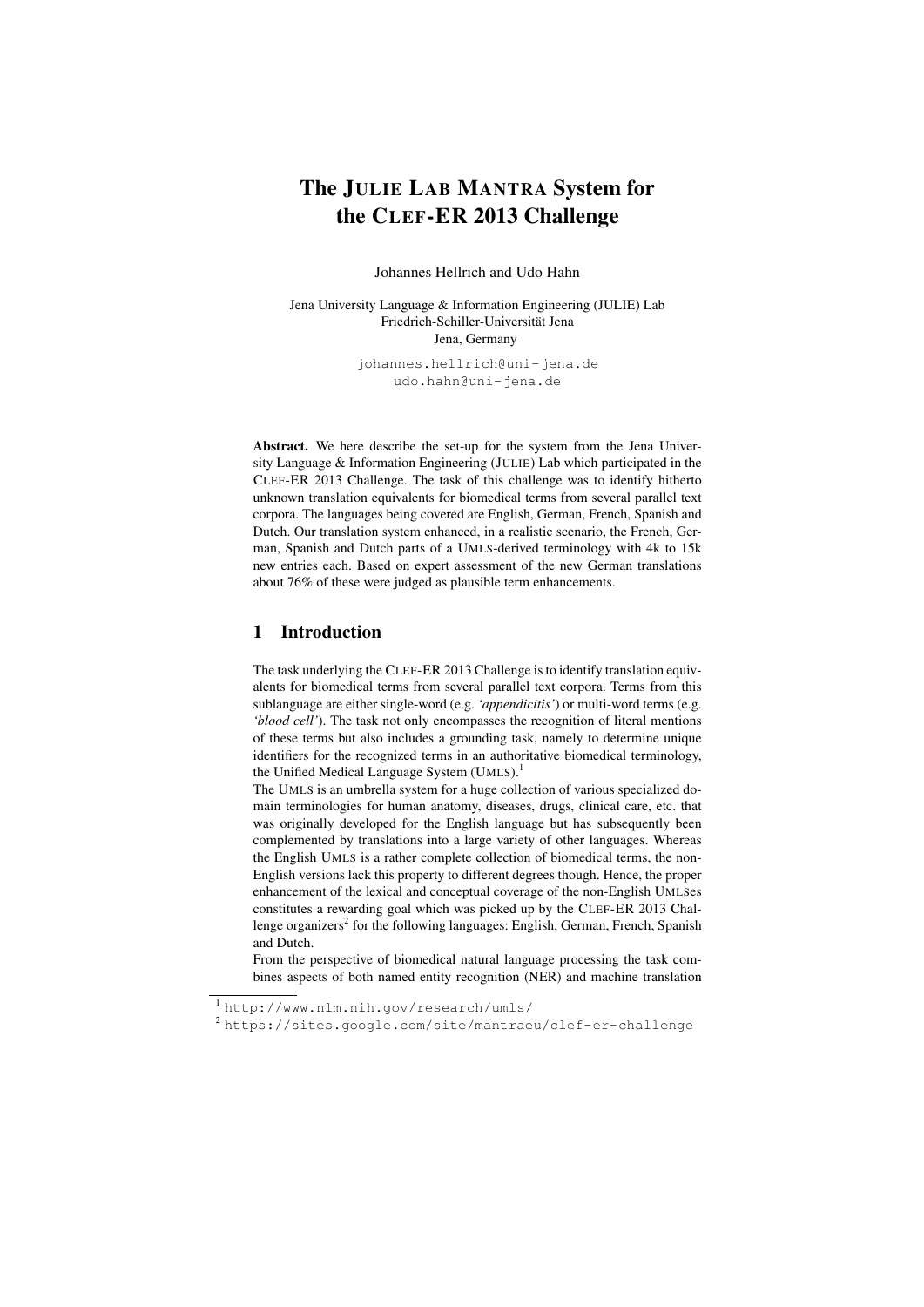(MT). Our system leans more towards the MT side, since we try to solve the challenge by enriching a UMLS-derived terminology with new translations extracted from the parallel texts. This enriched terminology is thereafter used to annotate the corpora with a gazetteer. This eases both linking new entities with the identifiers used in the terminology and a human review of the system's output, since we produce some thousands of new terms to review instead of hundreds of thousands of annotations.

Our terminology translation system works by combining phrase-based statistical machine translation (SMT) with named entity recognition. For this task, we exploit the MEDLINE and EMEA biomedical parallel corpora (see details below) for all relevant language pairs. Our translation system enhanced, in a realistic scenario, the French, German, Spanish and Dutch parts of the UMLS-derived terminology with 4k to 15k new entries each. Based on expert assessment of the new German translations about 76% of these were judged as plausible term enhancements.

# 2 JULIE Lab's MANTRA System

This section describes the translation part of JULIE Lab's MANTRA system, where we distinguish preparatory steps (Section 2.1) from the candidate generation (Section 2.2) and candidate filtering steps (Section 2.3) and, finally, turn to the results of applying our system to the challenge data (Section 2.4).

A major design requirement during system development was to reuse existing and widely used software, often developed in other contexts, and keep the system as domain- and language-independent as possible. Accordingly, we equipped JULIE Lab's MANTRA with the LINGPIPE<sup>3</sup> gazetteer, GIZA++ and MOSES<sup>4</sup> [1, 2] for phrase-based SMT, JCORE for biomedical NER [3] and, finally, WEKA<sup>5</sup> [4] for learning a maximum-entropy model to combine NER and SMT information.

#### 2.1 Preparatory Steps

To generate training data for the translation part of our system we merged the  $MEDLINE^{@6}$  and EMEA [5] parallel corpora provided for the CLEF-ER 2013 Challenge, resulting in one file per language pair. These files were then annotated for those biomedical entities already contained in the UMLS-derived CLEF-ER terminology,<sup>7</sup> using a LINGPIPE-based gazetteer. 10% of each corpus were taken apart and used to train the JCORE NER engine. The remaining 90% of the corpora were used to train a phrase-based SMT model with GIZA++ and MOSES.

<sup>3</sup> http://alias-i.com/lingpipe/

<sup>4</sup> http://www.statmt.org/moses/

<sup>5</sup> http://www.cs.waikato.ac.nz/˜ml/weka/

<sup>6</sup> http://mbr.nlm.nih.gov/Download/

 $7$  For technical and data consistency purposes, the original UMLS terminology was slightly curated and reformatted. This specific UMLS version is available at https://sites. google.com/site/mantraeu/terminology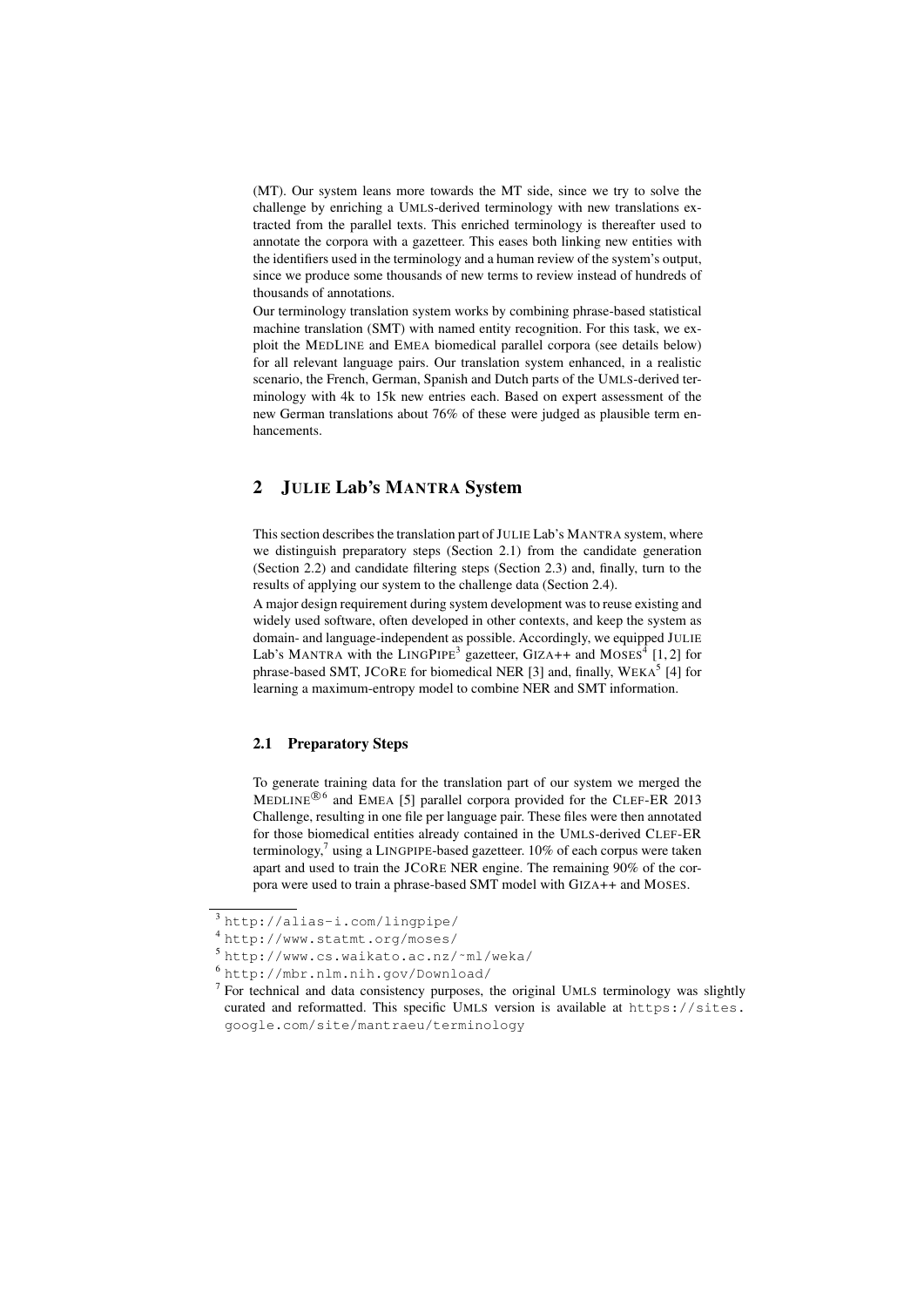#### 2.2 Candidate production

The model created by GIZA++ contains phrase pairs, such as *'an indication of tubal cancer'* → *'als Hinweis auf ein Tubenkarzinom'*, and several translation probabilities for each pair, namely inverse phrase translation probability  $\phi(f|e)$ , inverse lexical weighting  $lex(f|e)$ , direct phrase translation probability  $\phi(e|f)$  and direct lexical weighting  $lex(e|f)$ . The probabilities describe conditional probabilities for a phrase in the target language *e* (either German, French, Spanish or Dutch) being a translation of a phrase in the source language *f* (English). Translation candidates for enriching the UMLS were produced by filtering phrasal pairs such that only those were retained which translated a known English synonym to a biomedical concept in one of the target languages.

#### 2.3 Candidate Filtering

We filtered the candidates produced in the previous step by using WEKA to train a maximum-entropy model as a selector that keeps or discards tentative translations. We used as features the phrase probabilities from the SMT model, the NER system's judgment for each candidate being a recognized named entity (thus removing biomedical non-terms ) and, for our final submission only, the ratio between the respective character lengths of the translated synonym and its translation equivalent. This ratio was logarithmized to keep features on a similar scale. The NER system's judgment was normalized over all sentences containing the phrase in question by summing the probabilities for it being a named entity and dividing by the total number of sentences, taking '0', if no match was found:

$$
p_{NE} = \frac{\sum_{i=0}^{sentences} EntityProbability_i}{sentences}
$$

The annotations for the already known translations, generated in step 2.1 were used as training material.

#### 2.4 Results & Evaluation

Those translation candidates accepted by the filter and not yet contained in the UMLS were added to the dictionary used by our gazetteer system. We generated two new dictionaries, one with and one without the length ratio as a feature, and used these to annotate our submissions.

To evaluate our translation subsystem prior to submission, we used both expert judgment and an automatic benchmark, dealing with *new* and already *known* terminology, respectively. In the first one, translations not yet contained in the UMLS were judged by a biomedical expert.<sup>8</sup> In the second setting, we measured the system's performance in recreating portions of the already available versions of the UMLS, i.e. we matched suggested translations with entries already contained in the terminology. This evaluation was done concept-wise, i.e. a word which is a synonym for multiple concepts or a translation thereof was examined multiple times. To measure the effects of different system configurations we used precision, recall and  $F_1$ -score calculated as follows:

<sup>&</sup>lt;sup>8</sup> A bioinformatics graduate student utilizing online medical dictionaries.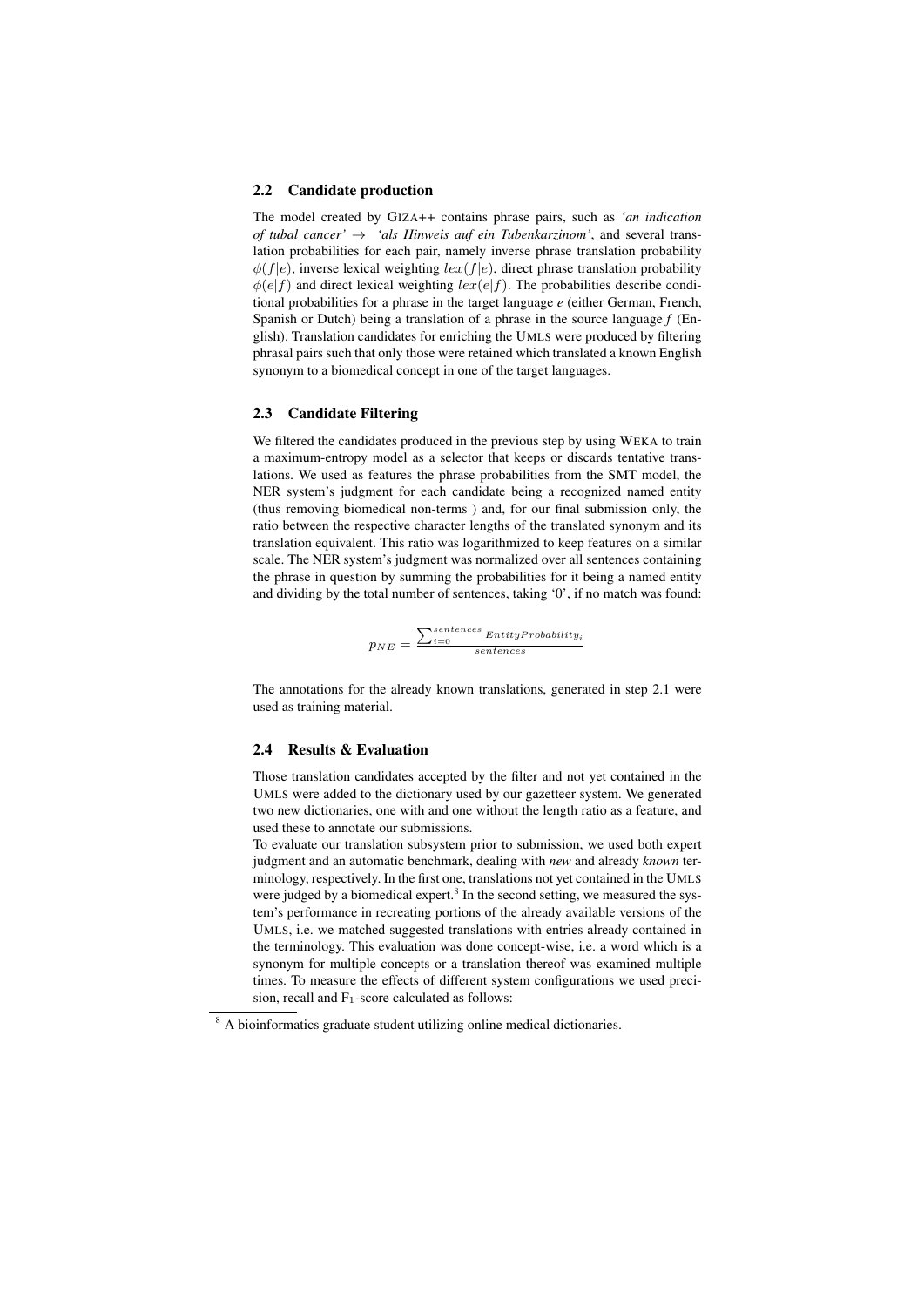$precision = \frac{correct\, translations}{proposed\, translation}$  $recall = \frac{correct\ translations}{traceable\ translations}$  $F_1\text{-}score = 2\frac{precision*recall}{precision+recall}$ 

A translation was counted as *correct*, if the translation was contained in the set of synonyms in the respective language for the UMLS concept. A translation was considered as *traceable*, if the corresponding concept was annotated in two parallel sentences by the gazetteer system. We evaluated the translation of each synonym of a UMLS entry independently. These criteria aim to measure how much of the UMLS which could have been reconstructed from the parallel corpus was actually reconstructed by our system.

Expert judgment was collected based on a sample of 100 English-German term translations created with all features except the length ratio. 76% of these new translations were judged as being correct and reasonable from a domain knowledge perspective. Automatic analysis was performed for all languages, results are listed in the following table, with a baseline system performing no filtering of term candidates listed for comparison. Both configurations of the JULIE Lab's

| Language Measurement Baseline<br>without length ratio with length ratio |              |      |      |      |
|-------------------------------------------------------------------------|--------------|------|------|------|
| French                                                                  | $F_1$ -score | 0.13 | 0.61 | 0.57 |
|                                                                         | Precision    | 0.07 | 0.58 | 0.61 |
|                                                                         | Recall       | 0.98 | 0.64 | 0.53 |
| German                                                                  | $F_1$ -score | 0.14 | 0.66 | 0.65 |
|                                                                         | Precision    | 0.07 | 0.61 | 0.69 |
|                                                                         | Recall       | 0.98 | 0.73 | 0.60 |
| Spanish                                                                 | $F_1$ -score | 0.19 | 0.72 | 0.73 |
|                                                                         | Precision    | 0.11 | 0.62 | 0.63 |
|                                                                         | Recall       | 0.97 | 0.85 | 0.86 |
| Dutch                                                                   | $F_1$ -score | 0.15 | 0.79 | 0.81 |
|                                                                         | Precision    | 0.08 | 0.70 | 0.76 |
|                                                                         | Recall       | 0.98 | 0.89 | 0.87 |

 $L = L + 1.4R$ 's Mantra system

Table 1. Evaluation by partial UMLS recreation. We list results comparing our submissions with a baseline system without candidate filtering.

MANTRA system are clearly superior to the baseline in all regards except recall. The system with length ratio provides similar  $F_1$ -scores to the one without, yet we suppose it to be more adequate for the CLEF-ER challenge, due to its higher precision.

# 3 Related work

Prior efforts to use parallel corpora for terminology translation were performed by Déjean et al. [6] and Deléger et al. [7, 8], with German and French as the target languages, respectively. Both studies report precision values of about 80%.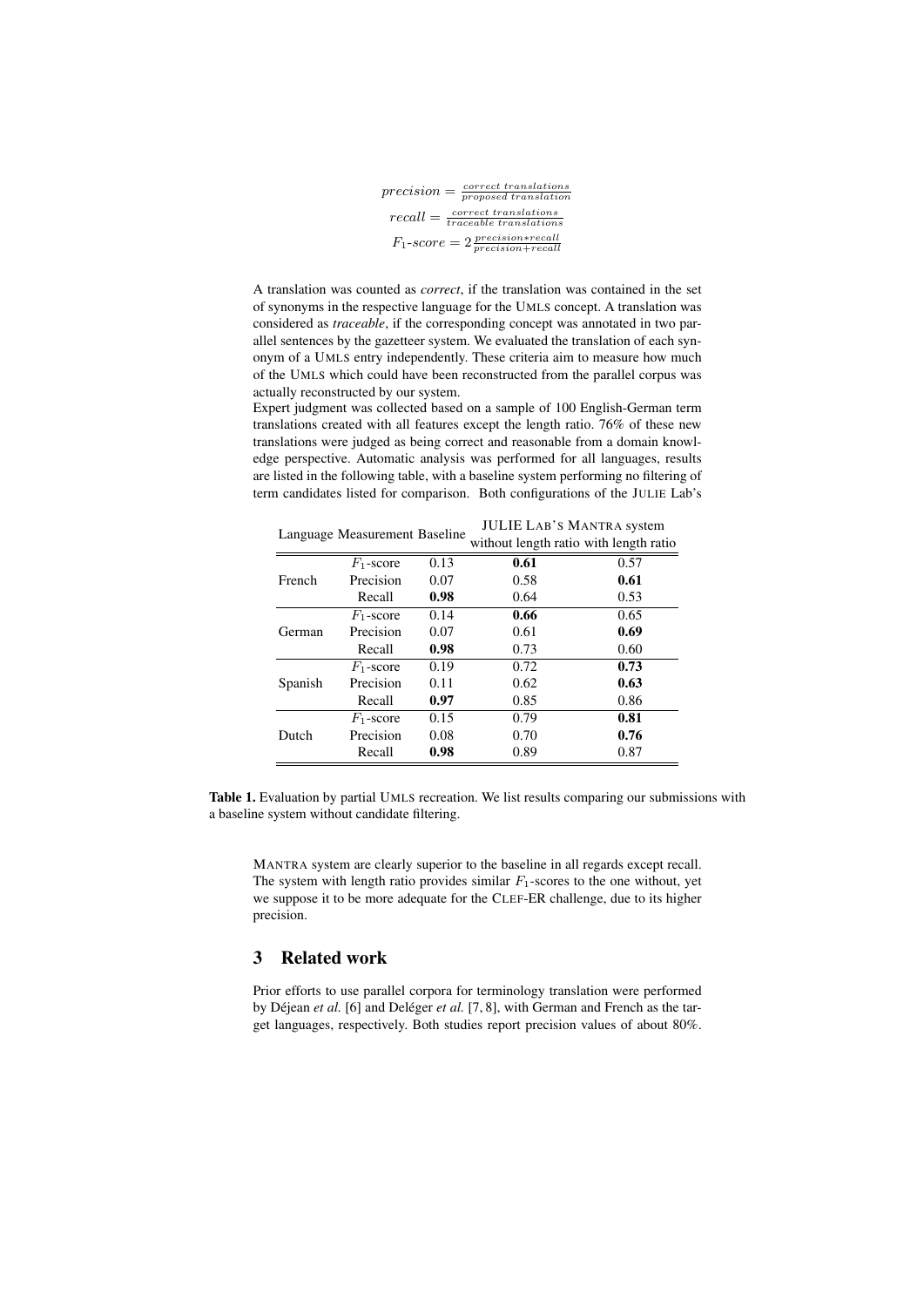However, due to inconsistent evaluation strategies used in the literature, the influence of the used resources as well as language-specific system design and tuning decisions, it is hard to generalize from these results.

Terminology extraction in the biomedical field is tricky, as most terms are not merely single words (e.g. *'appendicitis'*) but multi-word expressions (MWEs), like *'Alzheimer's disease'* or *'acquired immunodeficiency syndrome'*. Approaches towards finding MWEs can be classified as either pattern-based, using e.g. manually created part-of-speech (POS) patterns, or statistically motivated, utilizing e.g. phrase alignment techniques. The former solution (used e.g. by Déjean *et al.*) [6] or Bouamor *et al.* [9]) suffers from the need to supply POS patterns which are often hand-crafted and may become cumbersome to read and write as the pattern set keeps growing. Statistical approaches circumvent this dilemma and can use e.g. the translation probabilities of the single words of a MWE (treated as a bag of words) [10] or some kind of phrases. These can either be linguistically motivated, i.e. use POS information [11], or be purely statistical and derived from the translation model produced by a phrase-based SMT system [12], just like in our system.

## 4 Conclusion

We described a system using SMT and NER to generate new entries for multilingual biomedical terminologies. A terminology enriched this way can be used to improve the annotation of raw language data corpora.

A direct evaluation of terminology enrichment systems like ours is complicated for two reasons. First, a missing standard metric—some report only precision based on the number of correct translations produced by their system [7], while others issue F-scores based on the system's ability to reproduce a (sample) terminology [6]—and, second, the rather strong influence of the chosen terminology and corpora on a system's performance. The CLEF-ER 2013 Challenge will allow us to overcome this problem, by enabling extrinsic comparison based on the annotations provided by the different systems.

### Acknowledgments

This work is funded by the European Commission's 7th Framework Programme for small or medium-scale focused research actions (STREP) from the Information Content Technologies Call FP7-ICT-2011-4.1, Challenge 4: Technologies for Digital Content and Languages, Grant No. 296410.

### References

- 1. Och, F.J., Ney, H.: A systematic comparison of various statistical alignment models. Computational Linguistics 29(1) (2003) 19–51
- 2. Koehn, P., Hoang, H., Birch, A., Callison-Burch, C., Federico, M., Bertoldi, N., Cowan, B., Shen, W., Moran, C., Zens, R., Dyer, C., Bojar, O., Constantin, A., Herbst, E.: MOSES: Open source toolkit for statistical machine translation. In: Proceedings of the 45th Annual Meeting of the Association